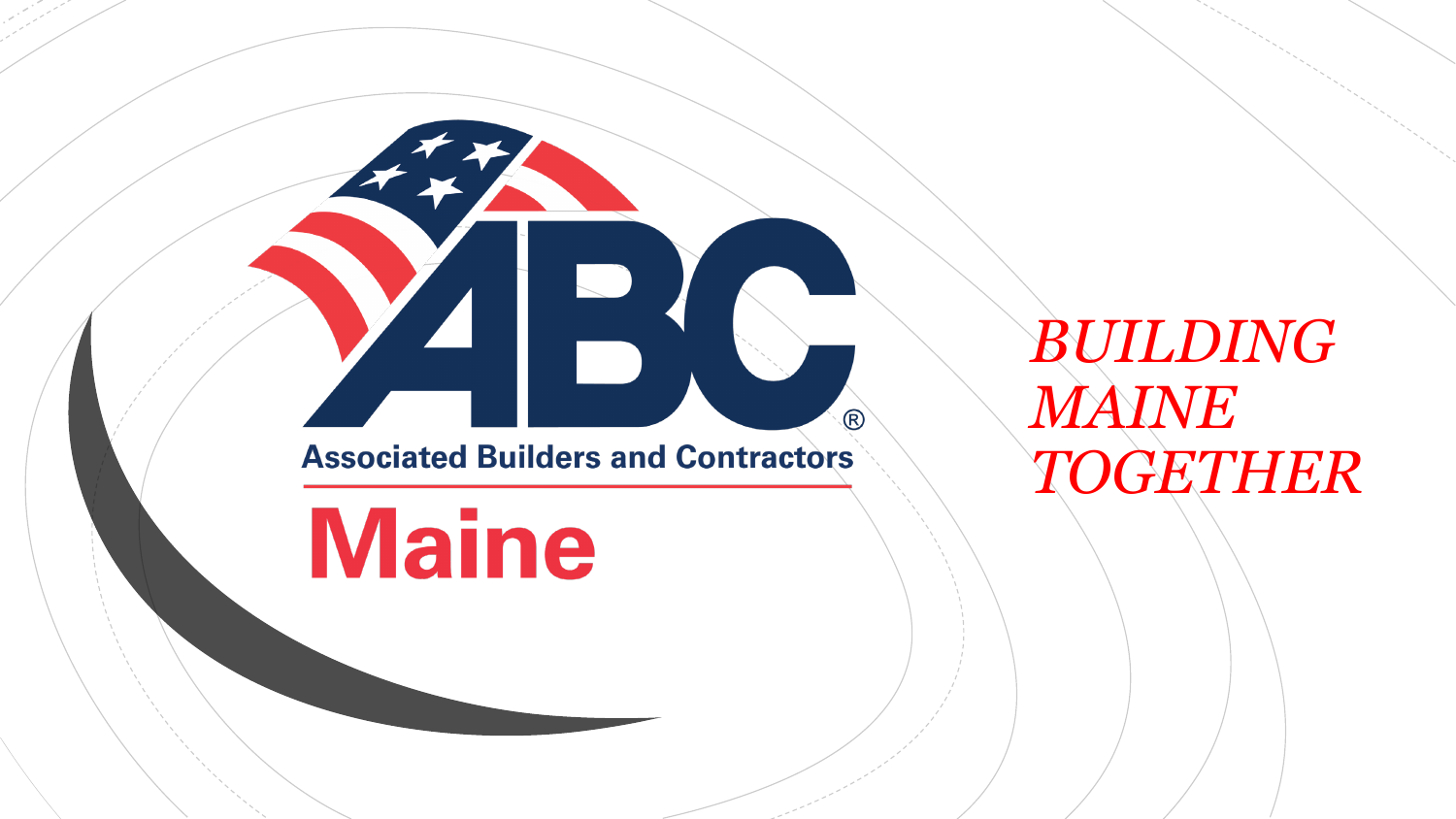*ABC was founded in 1950 when seven contractors gathered in Baltimore, Md. to create an association based on the shared belief that construction projects should be awarded on merit to the most qualified and responsible low bidders. The courage and dedication of those seven contractors helped to quickly spread the merit shop philosophy, within time making ABC the fastest growing association in the United States. Today, ABC is recognized as one of the leading organizations representing America's business community and the merit shop construction industry.*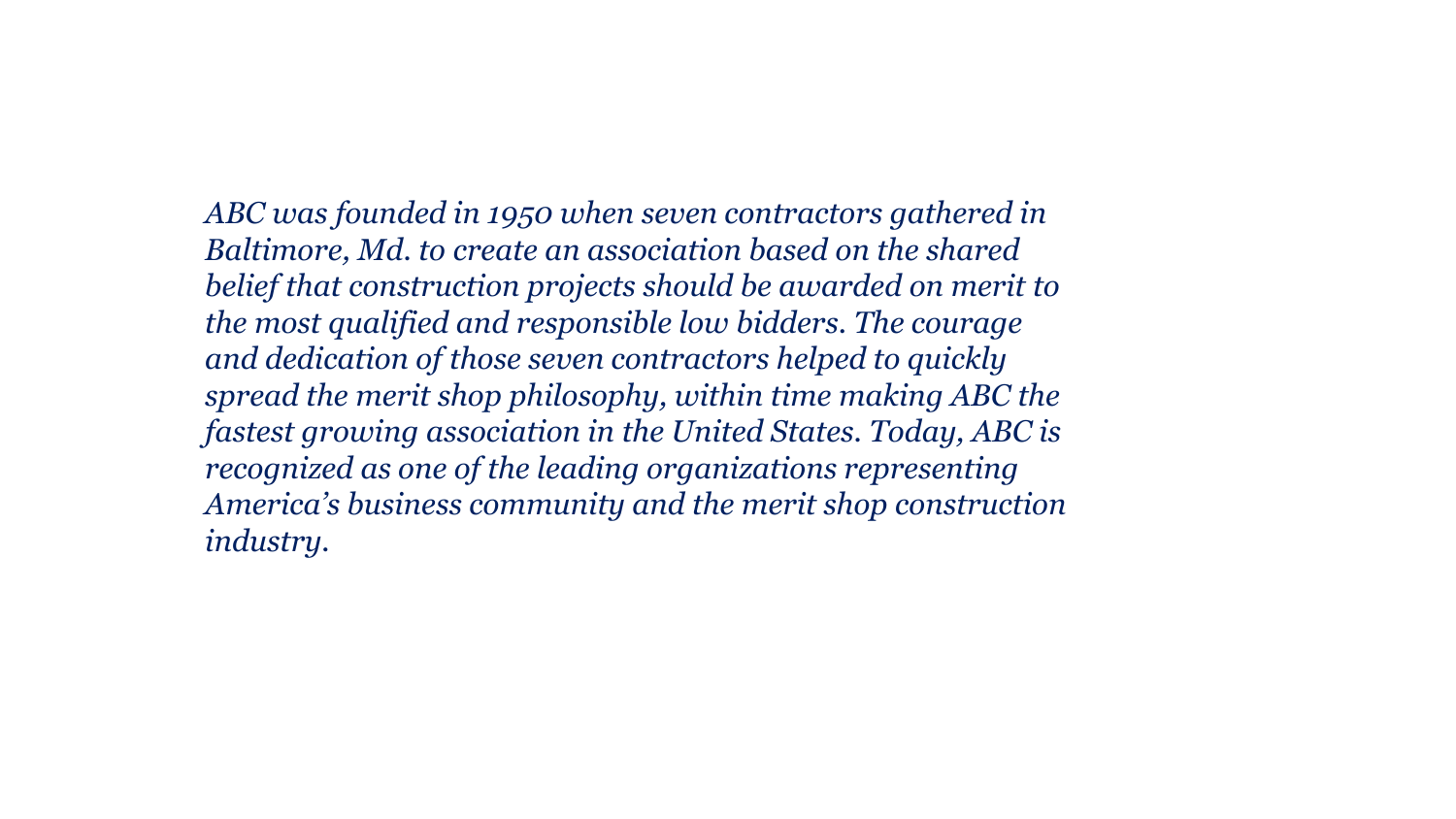Associated Builders and Contractors (ABC) is a national association with 69 chapters representing more than 21,000 merit shop construction and construction-related firms. ABC's membership represents all specialties within the U.S. construction industry and is comprised primarily of firms that perform work in the industrial and commercial sectors of the industry.

## *THE VOICE OF THE MERIT SHOP*

ABC is the merit shop construction industry's voice with the legislative, executive and judicial branches of the federal government and with state and local governments, as well as with the news media.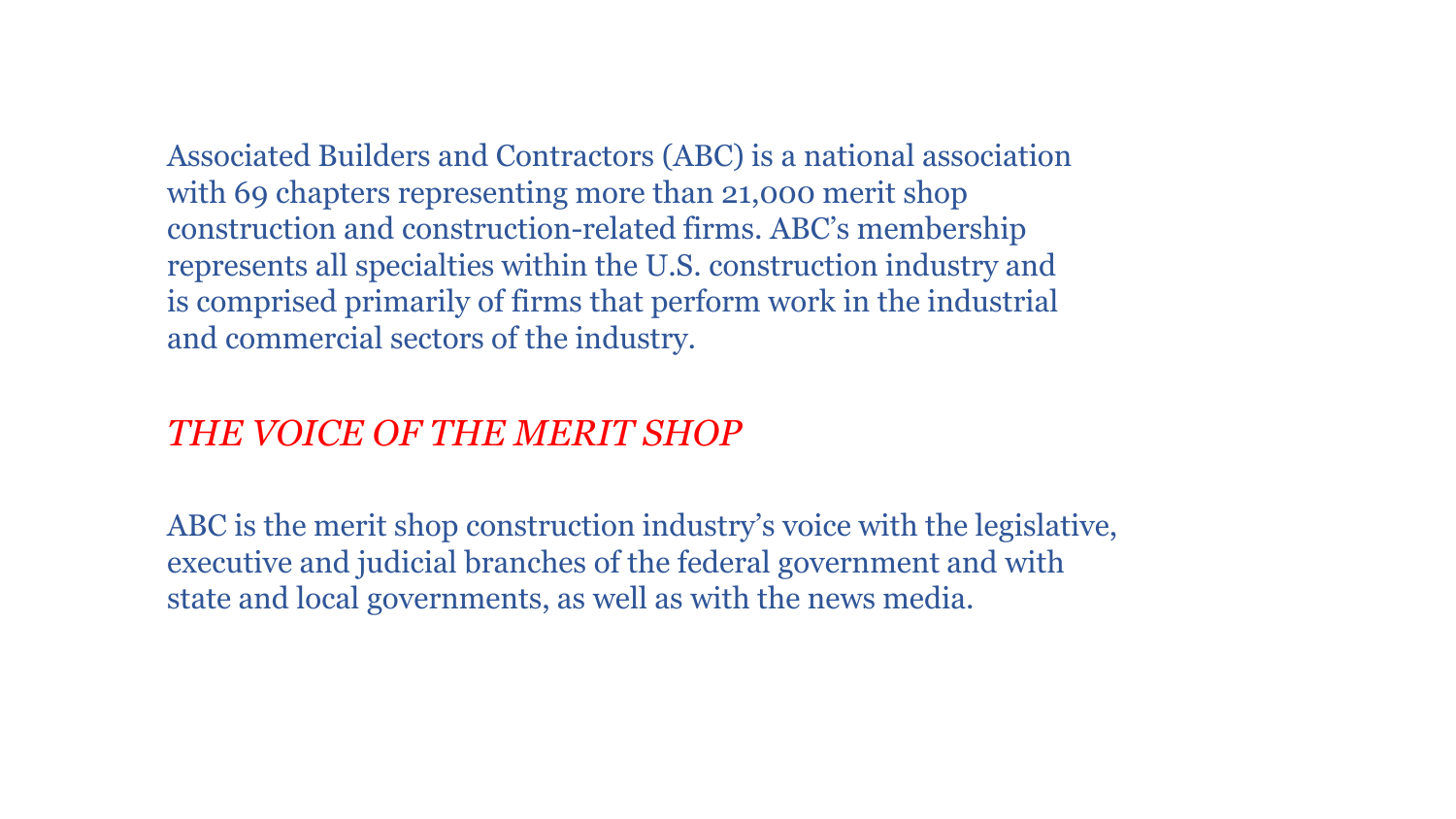*WHAT WE BELIEVE*…….

ABC's mission is the advancement of the merit shop construction philosophy, which encourages open competition and a free-enterprise approach that awards contracts based solely on merit, regardless of labor affiliation.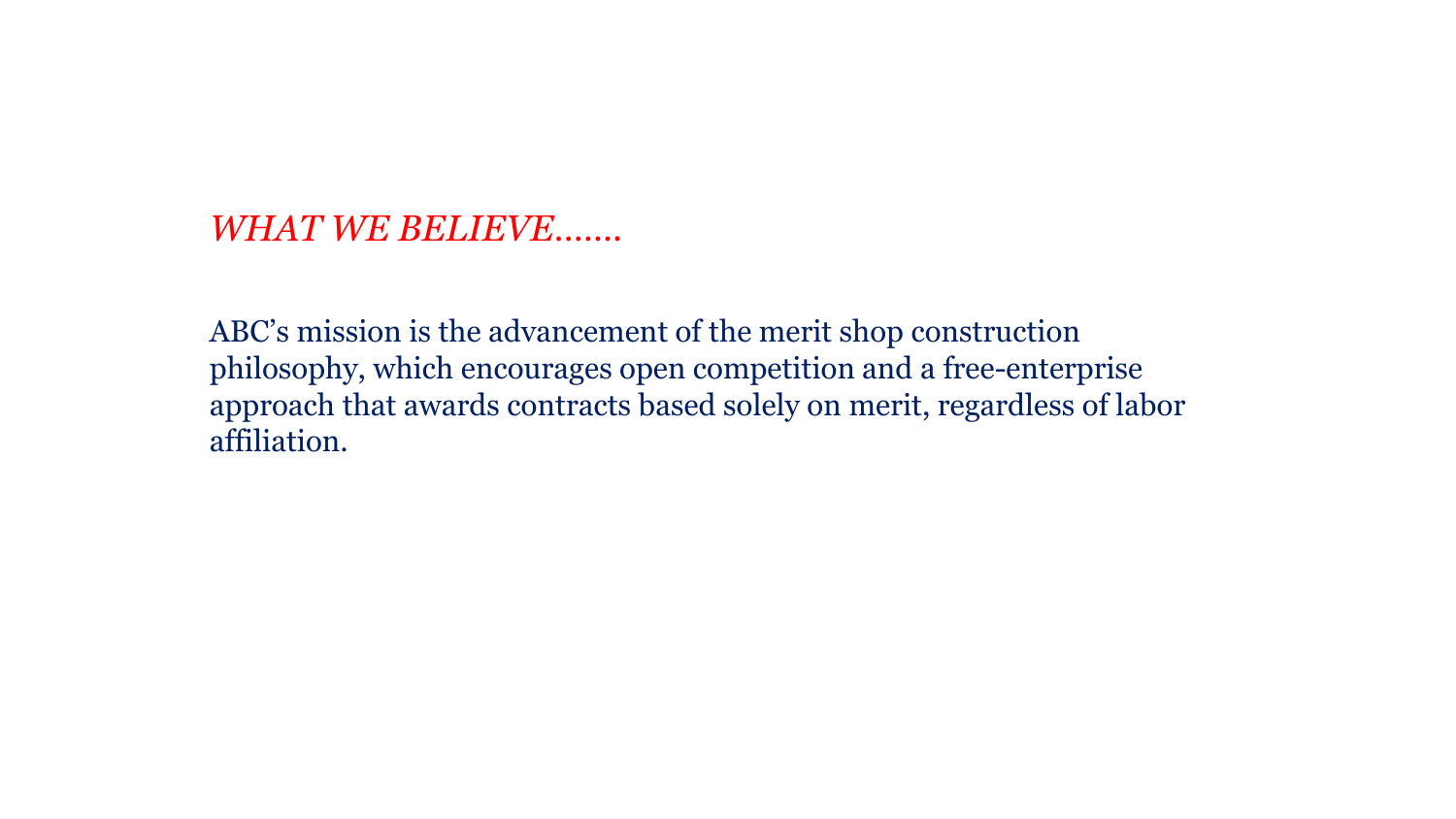



# *OPPORTUNITY AWAITS:*

*ABC Scholarships*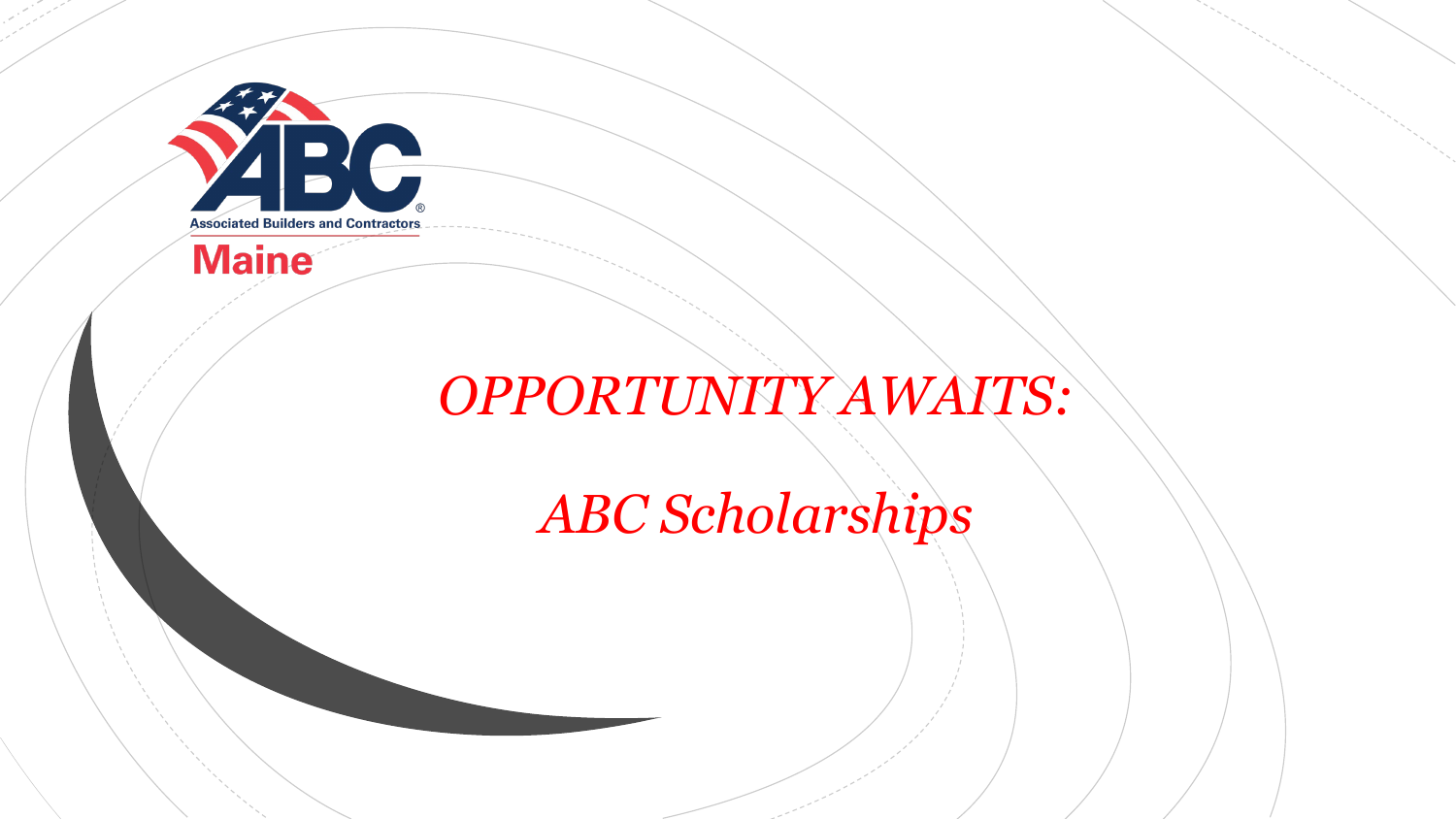## **ABC MAINE EWDC SCHOLARSHIP - \$1000.00**

#### **Eligibility Requirements:**

- Applicants must be enrolled in an undergraduate construction-related program. **Preference will be given to applications preparing for a career in the construction industry – architecture and civil engineering students are eligible to apply.**
- Applicants must have successfully completed at least one year in an associate or baccalaureate degree program, with at least one full year left.
- Applicants must have a minimum overall GPA of 2.5 and GPA of 3.00 in the major.

*If no courses have been attempted in the major, a minimum overall GPA of 3.00 is required.*

- Preference will be given to applicants that are employed by an ABC member firm or the child of an ABC Member.
- Applications are due May 2, 2022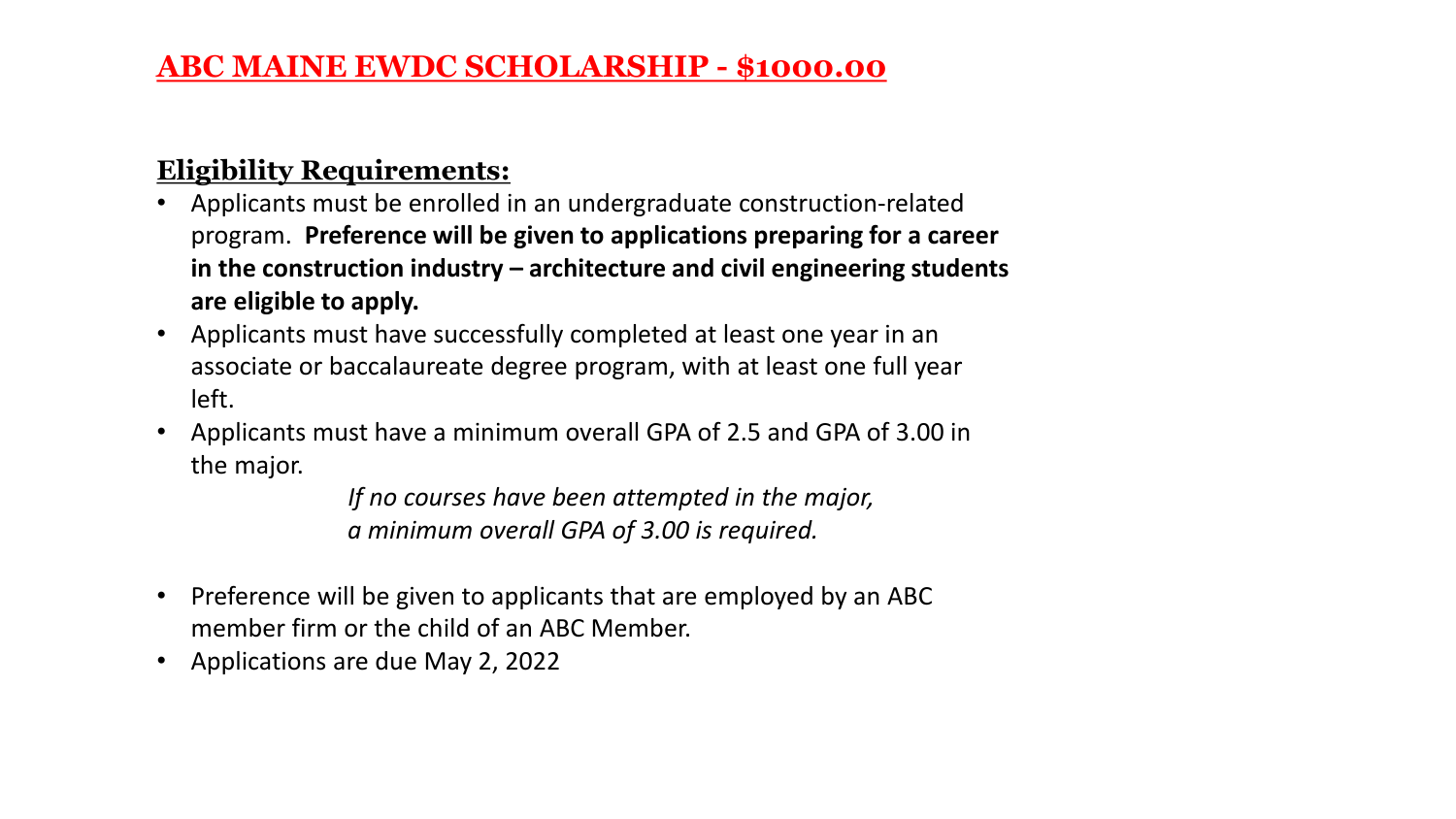## **ABC MAINE STUDENT OF THE YEAR AWARD two \$1,000.00 scholarships**

#### **Eligibility Requirements:**

- Completed 1 year in a Construction or Construction related program.
- Been accepted to a 2 or 4 year college program of study for Construction or a Construction-related field.
- Applications are due April 30, 2022.

#### **Nomination Process:**

Each CTE school may nominate one student for the ABC Maine Student of the Year Award according to the eligibility requirements listed above. While each school may develop their own selection process, it is expected that nominated students will have demonstrated outstanding skills, professionalism, and dedication to the construction industry.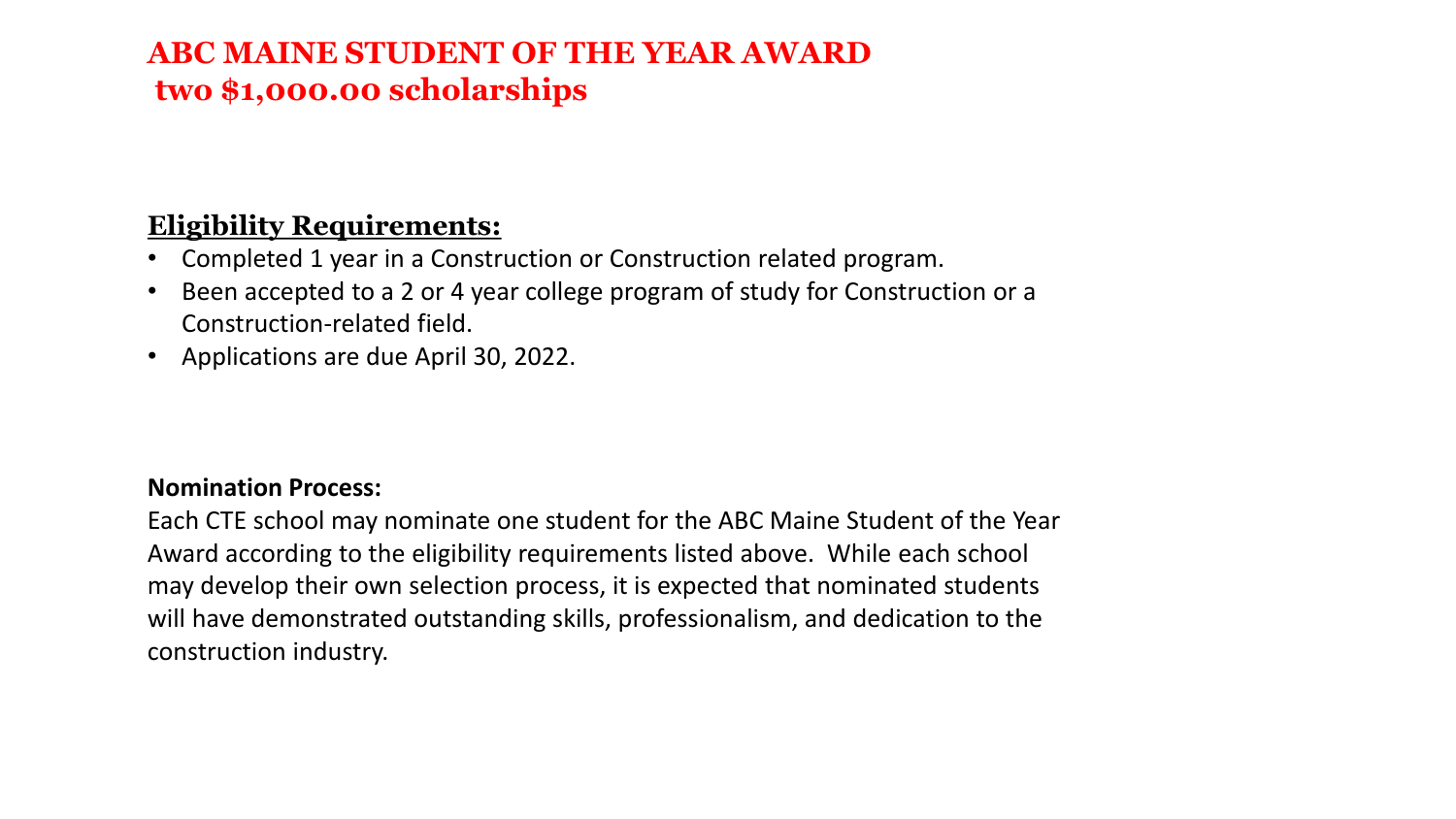## **ABC MAINE SCHOLARSHIP-FOR FEMALE STUDENTS - \$1000.00**

#### **Eligibility Requirements:**

- Completed 1 year in a Construction or Construction related CTE program
- Been accepted to a 2 or 4 year college program of study for Construction or a Construction-related field.
- Applications are due May 2, 2022

#### **Nomination Process:**

Each CTE school may nominate one student for the ABC Maine Student of the Year Award according to the eligibility requirements listed above. While each school may develop their own selection process, it is expected that nominated students will have demonstrated outstanding skills, professionalism, and dedication to the construction industry.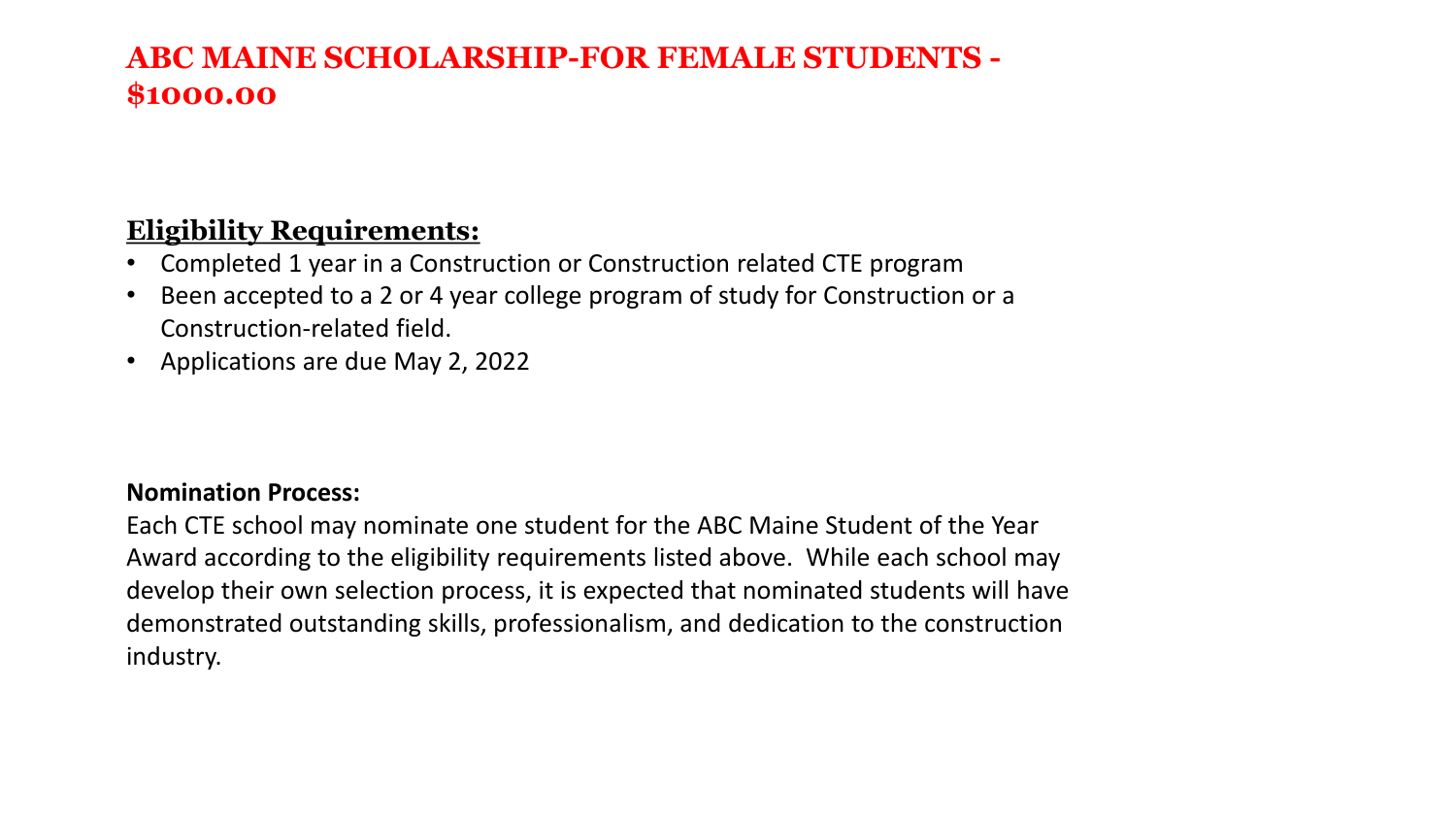#### **AMOS D. BRIDGE SCHOLARSHIP**

**Award**. \$1375.00. Preference is given to student attending a University of Maine System school.

#### **Eligibility Requirements:**

- Applicants must be enrolled in an undergraduate construction-related program. Preference will be given to applicants preparing for a career in the construction industry – architecture and civil engineering students are eligible to apply.
- Preference will be given to applicants that are employed by an ABC member firm.
- Applicants must have successfully completed at least one year in an associate or baccalaureate degree program, with at least one full year left.
- Applicants must have a minimum overall GPA of 2.5 and GPA of 3.00 in the major.

*If no courses have been attempted in the major, a minimum overall GPA of 3.00 is required.*

• Applications are due May 2, 2022.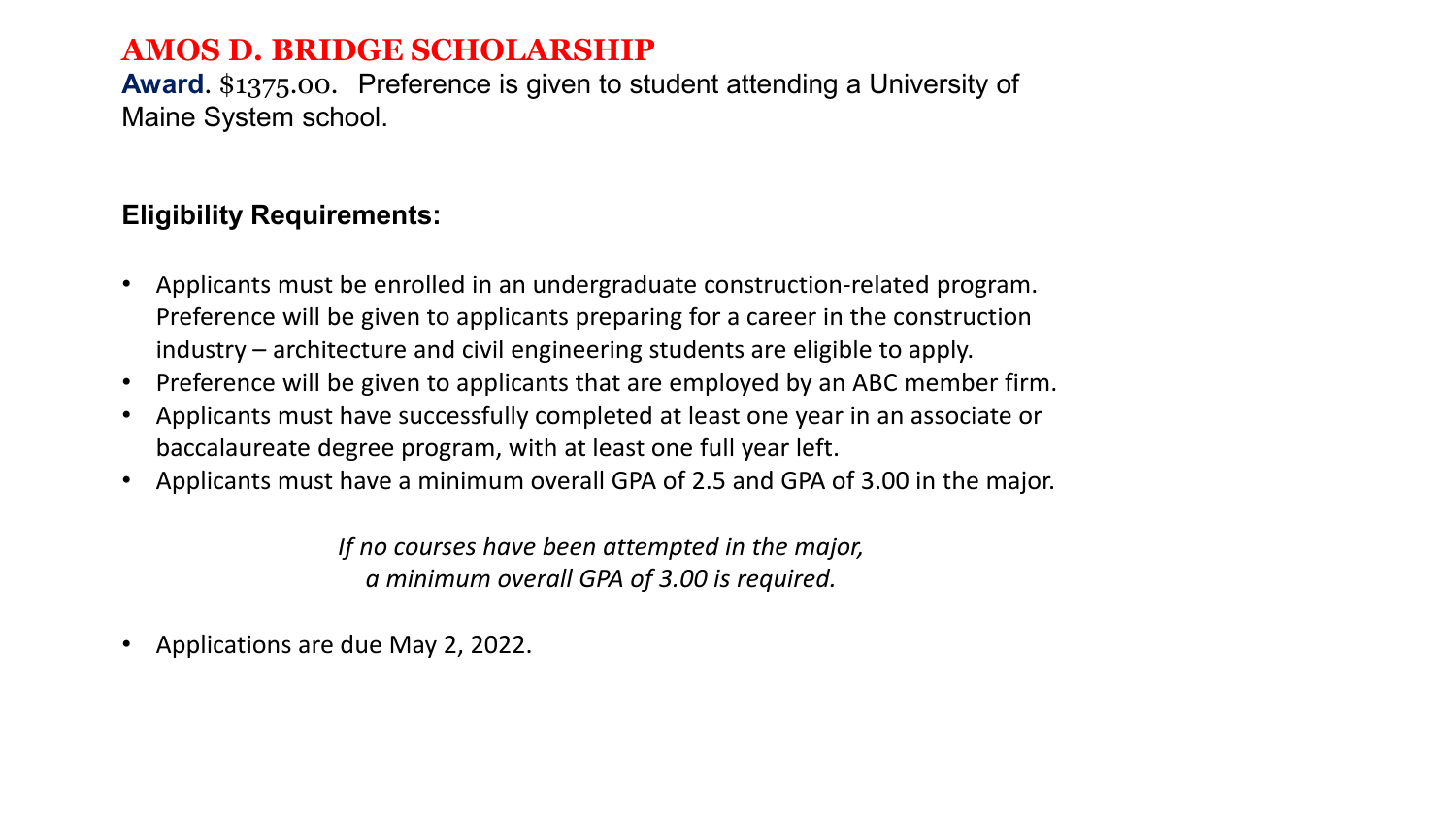*EVERY 1,000 COLLEGE GRADS FIGHT FOR 600 JOBS IN THEIR FIELDS, WHILE EVERY 1000 TRADE GRADS HAVE 6,000 OPPORTUNITES WAITING FOR THEM*

~Tradesmen International November 2022

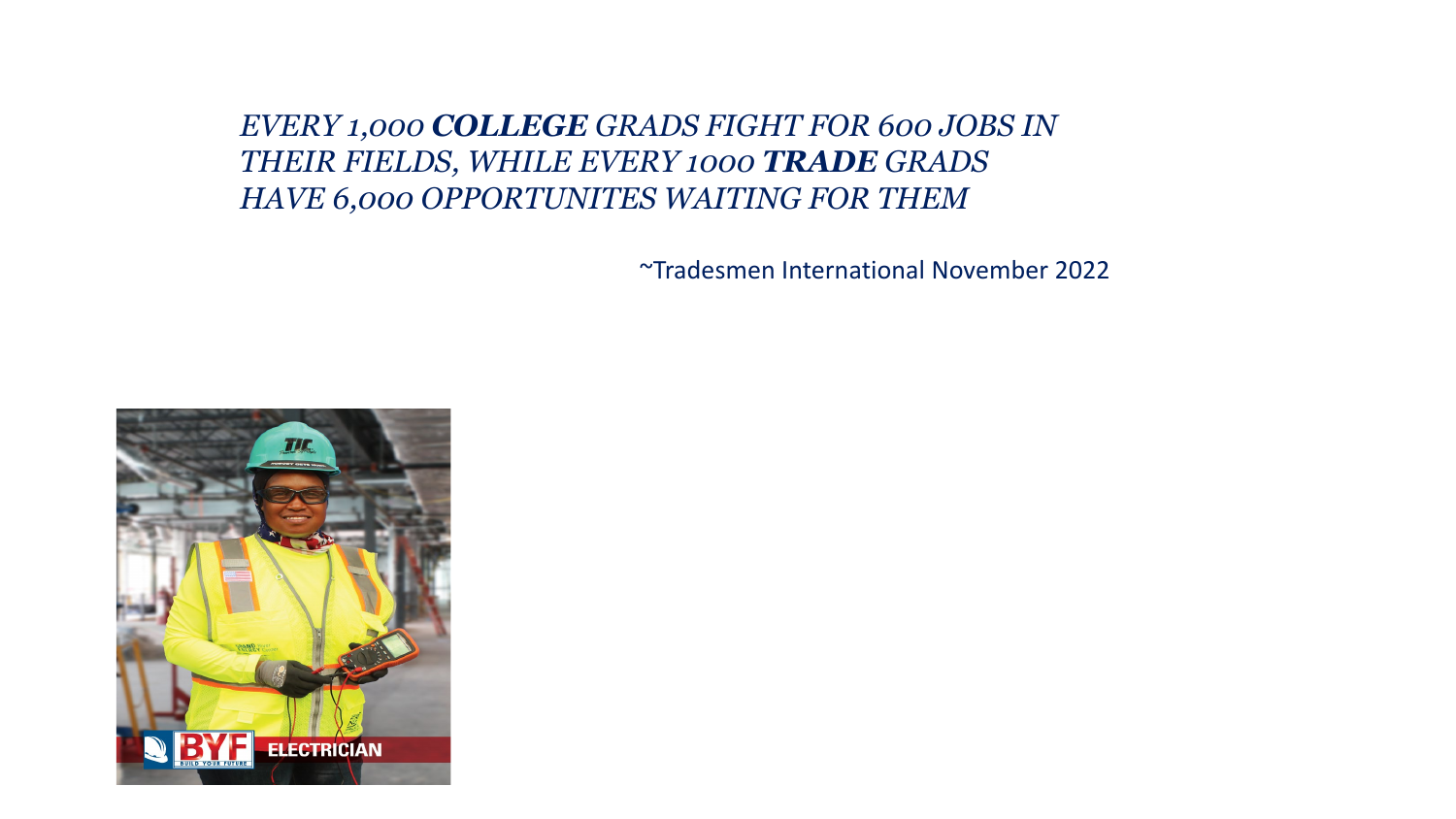# ABC MAINE APPRENTICESHIP PROGRAM

- Approved Programs through the Maine Department of Labor:
- Building Construction Craft Laborer  $-1$  year program
- Electrician 4 year program

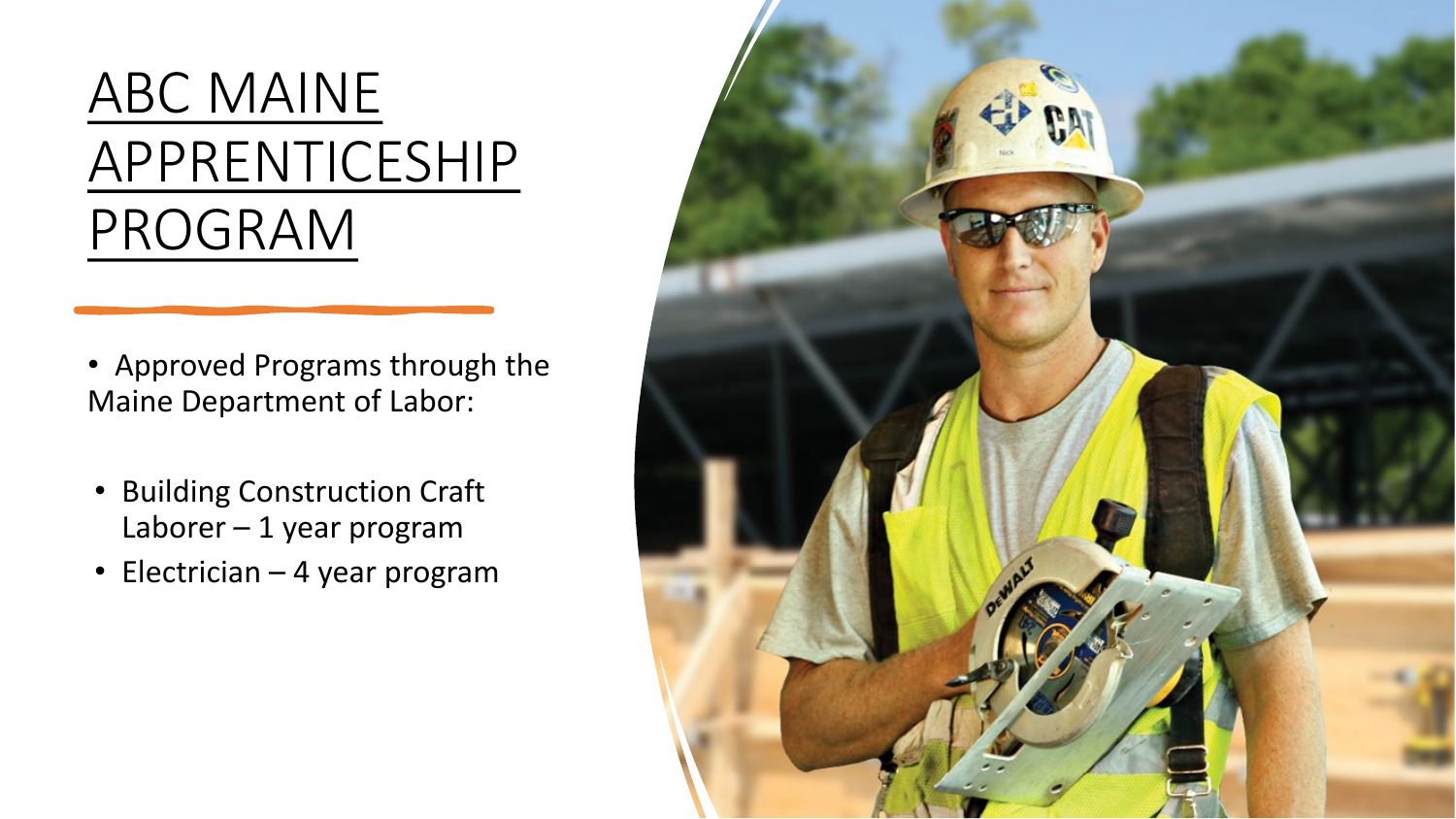## Benefits for Apprentices:

- Increased skills
- Paycheck while in training
- Higher wages
- Mentor support
- Job security
- Safer workplace
- Nationally recognized credential (NCCER) that will follow individual for their lifetime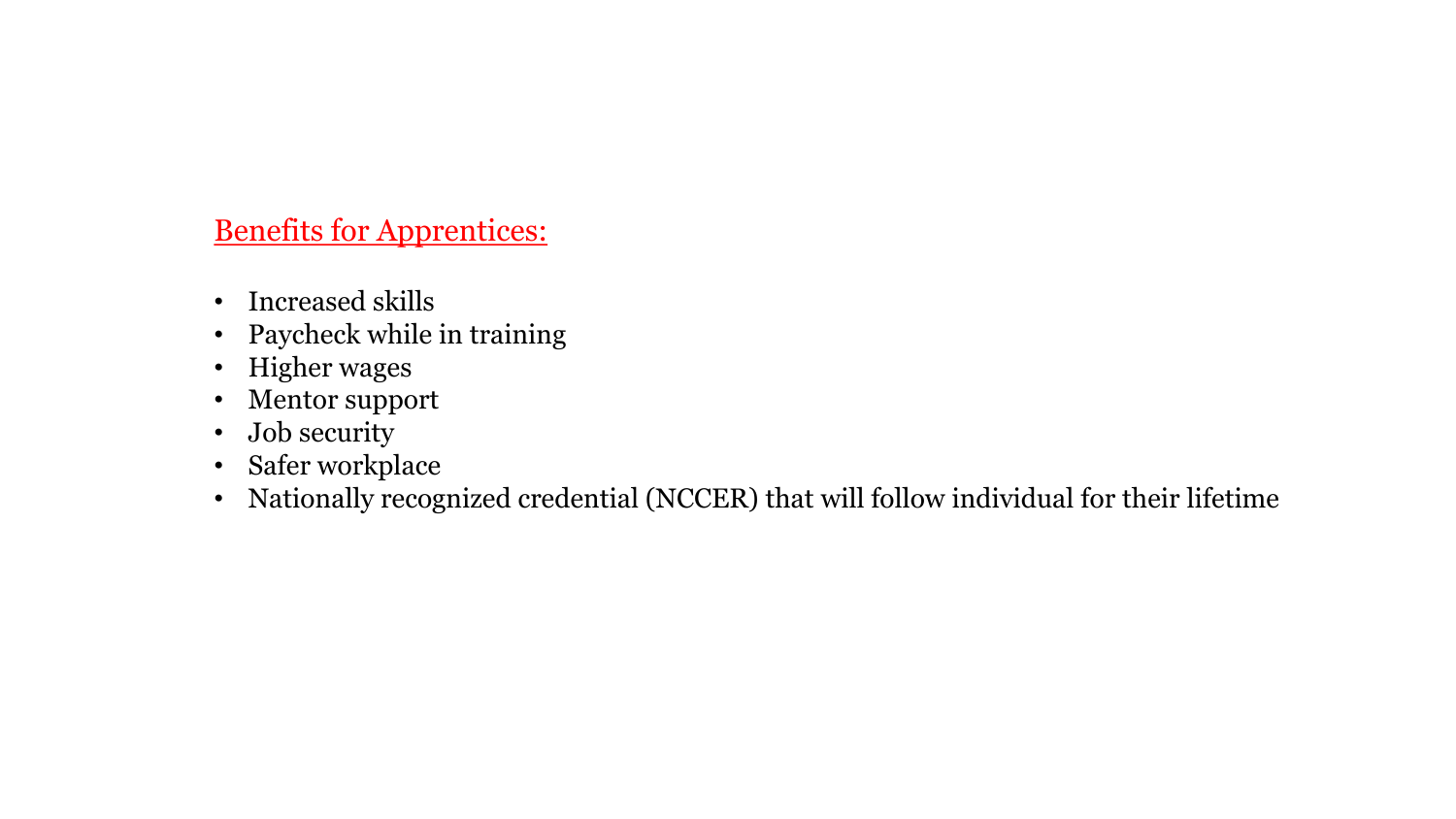

*Our students are the future in the construction industry. We want to connect with the schools, educators, & counselors to educate them on what ABC has to offer as an association. We want to raise awareness and the benefits of creating a relationship with ABC Maine. ABC wants to be the 1st person you think of when needing to make a connection for your students or with a question..*

*WE ARE HERE FOR YOU!!*